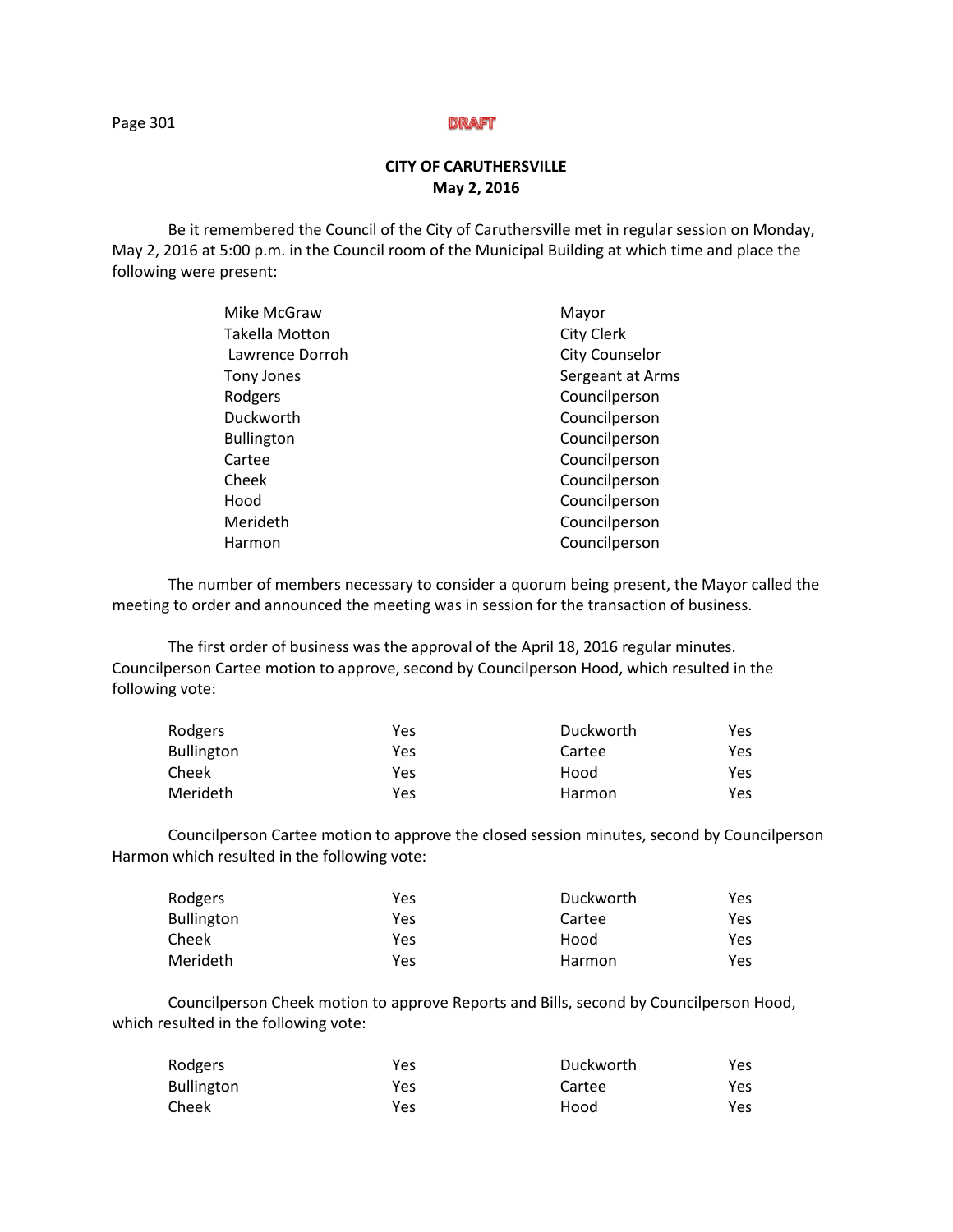The next order of business was the Mayor's appointments; the Library Board and Park Board have term limits of 9 years (3 terms) in service to the community as regulated by the State of Missouri. The appointments are as follows:

| Tree Board                  | Jane Ellen Lazenby (3)          |     |                         |     |                        |     |
|-----------------------------|---------------------------------|-----|-------------------------|-----|------------------------|-----|
| <b>Board of Adjustments</b> | Lancy Mansfield                 | (5) |                         |     |                        |     |
| Planning & Zoning           | Mike Trainor<br>Barbara Rodgers | (4) | Ella Mae Coleman (4)    |     | <b>Freddie Sanders</b> | (3) |
| Park & Recreation           | <b>Thomas Guest</b>             | (3) | Paula Debois            | (3) | Steven Rodgers         | (3) |
| Library                     | Ewanda Young                    | (3) |                         |     |                        |     |
| Cemetery Board              | Kathryn Parkinson (1)           |     | Polly Lunceford         | (1) | Sandra Hooker          | (1) |
|                             | Patricia Jones                  | (1) | <b>Elizabeth Cutler</b> | (1) |                        |     |
| Airport Board               | Glen Haynes                     | (1) | John Ferguson           | (1) | Chris Cobb             | (1) |
|                             | Dick Reed                       | (1) | Denny Callen            | (1) | Matthew Duckworth (1)  |     |

Councilperson Cartee motion to accept the appointments, second by Councilperson Harmon, which resulted in the following vote:

| Rodgers           | Yes | Duckworth | Yes. |
|-------------------|-----|-----------|------|
| <b>Bullington</b> | Yes | Cartee    | Yes. |
| Cheek             | Yes | Hood      | Yes  |
| Merideth          | Yes | Harmon    | Yes  |

The Council appointments; Article III Committee Appointments Section 110.230… Each shall … have 1 member from each Ward.

| Finance        | Street         | Insurance    | Police & Fire  | Water & Sewer |
|----------------|----------------|--------------|----------------|---------------|
| Bullington (3) | Rodgers<br>(1) | Cheek<br>(2) | Cartee<br>(4)  | Harmon<br>(3) |
| Hood<br>(1)    | (4)<br>Cartee  | Merideth (4) | Rodgers<br>(1) | Merideth (4)  |
| Duckworth (2)  | (2)<br>Cheek   | Harmon (3)   | Cheek<br>(2)   | Hood<br>(1)   |
| Merideth (4)   | Bullington (3) | Rodgers (1)  | Bullington (3) | Duckworth (2) |

Councilperson Harmon motion to accept the appointments, second by Councilperson Hood, which resulted in the following votes:

| Rodgers           | Yes | Duckworth | Yes |
|-------------------|-----|-----------|-----|
| <b>Bullington</b> | Yes | Cartee    | Yes |
| Cheek             | Yes | Hood      | Yes |
| Merideth          | Yes | Harmon    | Yes |

Mayors report; the contract with Republic is still lacking on some items that have to be dealt with. The ordinance for Solid Waste Disposal will be presented at the next meeting. Mike Deren with GBS was here April 22, 2016 to present the renewal of the City's reinsurance costs. The lost ratio was 111%, and they obtained quotes from seven reinsurance companies of which American National, the

Page 302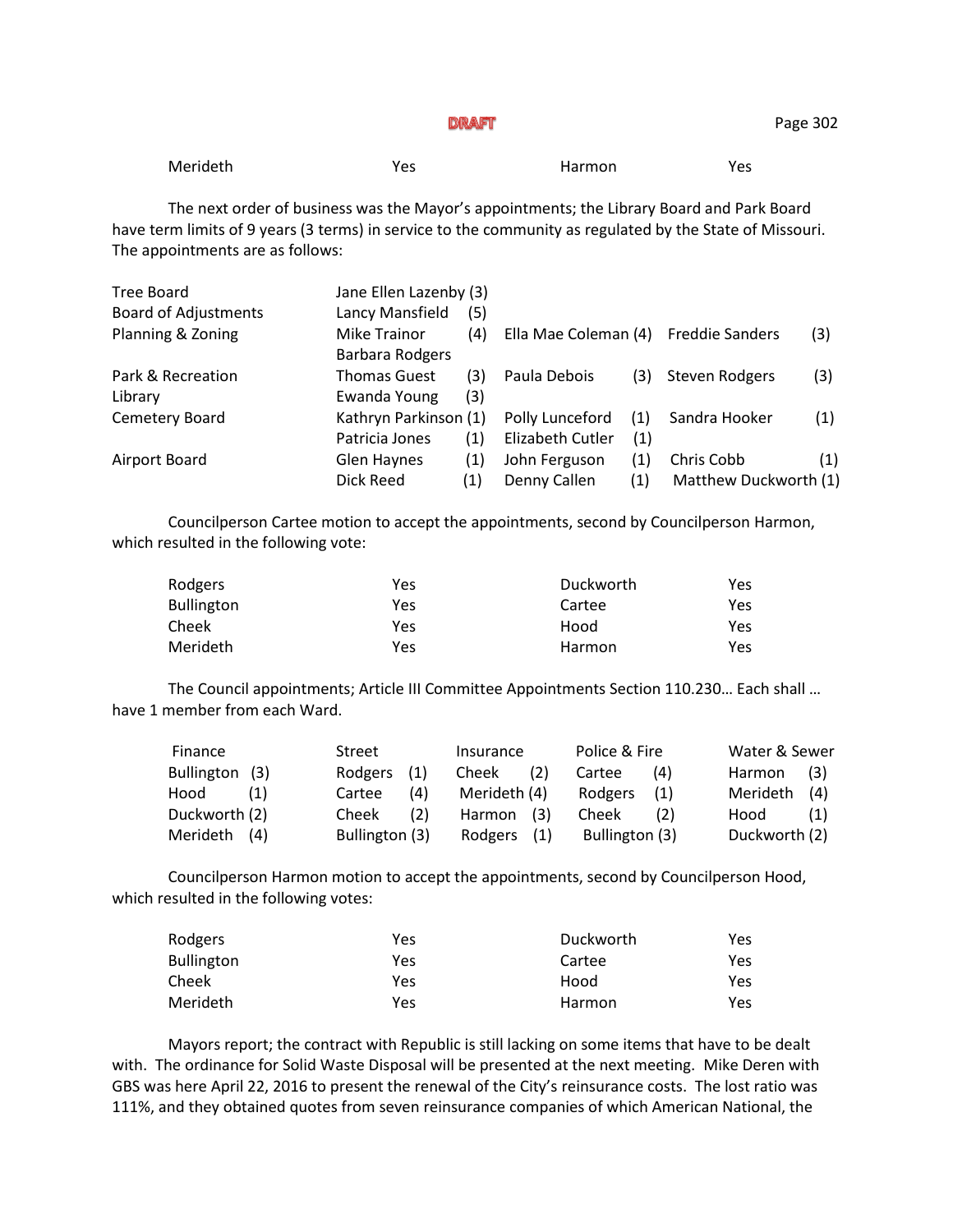#### Page 303

current carrier, was the best. Due to higher utilization, severe claims, pharmacy (generic vs nongeneric), there's a substantial increase. In the 16 years with GBS this is the second time that there's been a substantial loss. GBS proposed two plans for employee choice: The Buy Up, the current plan, which will cost the employee \$100/mo., with a \$1,000 deductible, which benefits employees that use the plan a lot or know that they have procedure that has to be done. The Base Plan will cost the employee \$6/mo., with a \$2,000 deductible. May is open enrollment, and Mike Deren will be here May 25, 2016 for any questions from the employees.

The RFQ of A2H was selected for the Cupples roof, and the RFQ of Horner Shifrin was selected for the Recreational Center HVAC, a survey needs to be done for a quote for the architectural and engineering study respectively. Councilperson Cartee motion to accept the studies, second by Councilperson Bullington, which resulted in the following vote:

| Rodgers    | Yes | Duckworth | Yes |
|------------|-----|-----------|-----|
| Bullington | Yes | Cartee    | Yes |
| Cheek      | Yes | Hood      | Yes |
| Merideth   | Yes | Harmon    | Yes |

Waters Engineering provided maps of streets to improve drainage. The West side of town at 7,200 feet, and the East side of town at 2,300 feet. Jason will be providing the quote. There's no firm number at this point, the anticipation is \$22,000 for a 10 hour day for 10 days. There's also camera work that has to been done on Collins, East  $19<sup>th</sup>$ , and East  $20<sup>th</sup>$  to investigate underlying problems. Councilperson Cartee wanted to know if there had been any improvements with the work done thus far. Councilperson Rodgers stated that there were still issues on Adams. Richard Lee stated that it may be wise to do a clean out to see what's functioning. Councilperson Bullington wanted to know if the billing could be possibly for the next budget in July, Richard Lee will be contacting Jason to see what could be worked out. The street is caved in on Lincoln and there's a water table issue, contact will be made to Greg, of G & C to get a quote on replacing two manholes and piping. The City will also be receiving a grant to evaluate the waste water systems in the amount of \$38,400 which will be done by Waters Engineering.

Police Committee; Councilperson Cartee recommended the hiring of Aaron Reynolds, they're down to 16 from 18, with one coming in this month from the academy will bring the department back to 18 officers. Councilperson Cartee motion for approval, second by Councilperson Duckworth, which resulted in the following vote:

| Rodgers           | Yes | Duckworth | Yes |
|-------------------|-----|-----------|-----|
| <b>Bullington</b> | Yes | Cartee    | Yes |
| Cheek             | Yes | Hood      | Yes |
| Merideth          | Yes | Harmon    | Yes |

The Animal Shelter for the month of April had 17 dogs and 9 cats; the intake was 22 dogs, and 11 cats. There was zero euthanization, and 12 dogs were taken to Rescue. There's a plan to meet with the Humane Society to work on some ideas.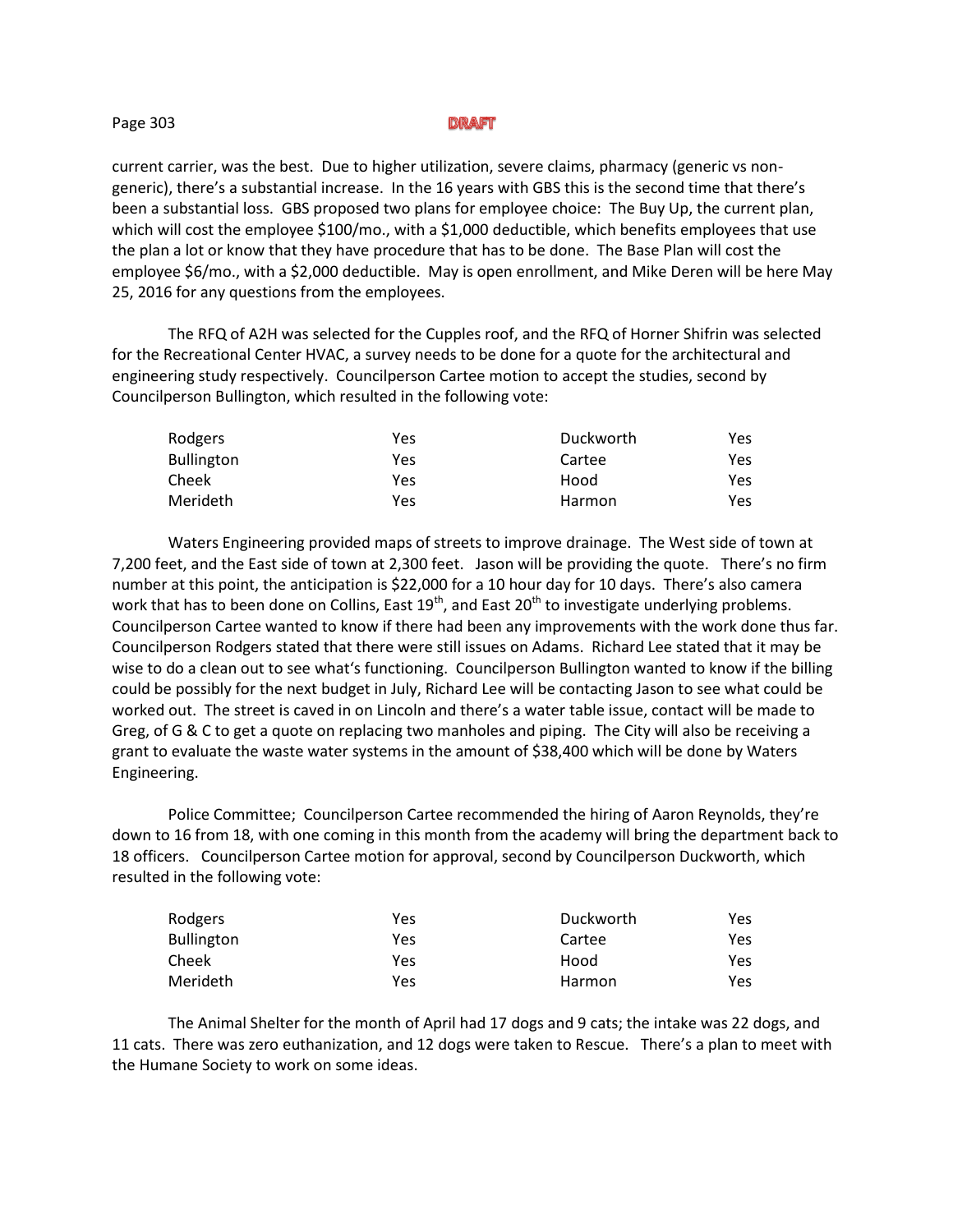Fire Committee; Councilperson Cartee reported five fire calls from April 12, 2016 through May 2, 2016. On April 12, there was a fire at England Park, with a porta potty set afire. April 22, on East 7th St. there was a gas leak. April 23, on South Ward behind the Animal Shelter there was a dumpster on fire. Also on the  $23^{rd}$  there was a call to the limb pile where a trailer load of tires were on fire; the DNR was notified. April 30, at The Store a vehicle was on fire, causing minor damage. Training for the month of April was hose techniques and auto extrications.

Water & Sewer; Paul Shaw reported that there was a 6 inch main that spilt at the Casino. The Street department, Charlie Jones brought in the fire truck, Levee District, and Waters Engineering all aided in fixing the leak. The meters have been delivered, and half of the  $5/8^{th}$  have been installed. Madison, Jefferson, and Washington are left to be done. The equipment for the Waste Water Project has come in for the rotors, and the bids were opened for the April 6 bid. G & C had the lowest bid of \$23,900, and Paul entertained a motion. Councilperson Merideth motion to accept, second by Councilperson Duckworth, which resulted in the following vote:

| Rodgers           | Yes | Duckworth | Yes. |
|-------------------|-----|-----------|------|
| <b>Bullington</b> | Yes | Cartee    | Yes. |
| Cheek             | Yes | Hood      | Yes. |
| Merideth          | Yes | Harmon    | Yes. |

Street & Code; Councilperson Rodgers reported that the daily operations have continued. Vehicle inspections were done; one truck was taken out for brake and air bag light, repairs were made. Another truck needed a set of tires which were put on from instock. Limb and debris have continued to be picked up, more so from the storms. The right-of-ways have been mowed, and cuttings around sign post, utility poles, fire hydrants, etc. They assisted the Water department with digging along a busted water main, and replaced a stop sign. They continue to fill street breaks, and the side walk at 6<sup>th</sup> and Grand is complete. The bid for the street and drainage work was sent out for bids. The due date and bid opening is May 25, 2016 at 2:00 p.m. at City Hall.

Terry Rushing reported that there was a Safety Meeting on April 19, 2016; they discussed the procedures of opening and closing door of vehicles, wearing vest, and using caution lights. Mosquito season is upon us, Terry requested that the City use Clarke same as last year. The cost for a 55 gallon drum is \$1,650, four would be \$6,600. Councilperson Harmon motion to approve, second by Councilperson Hood, which resulted in the following vote:

| Rodgers           | Yes | Duckworth | Yes. |
|-------------------|-----|-----------|------|
| <b>Bullington</b> | Yes | Cartee    | Yes. |
| Cheek             | Yes | Hood      | Yes. |
| Merideth          | Yes | Harmon    | Yes. |

Terry Rushing also reported that he had a state contract for a cab tractor. John Deere has offered a \$24,000 trade in on the City's Case tractor. Their tractor will be \$30,341.35, with the City's end cost being \$6,341.35. Councilperson Cartee had reservations with the purchase as to what he perceived as being negligence. Terry Rushing stated that everything that had been done to the tractor was under warranty, and it was stated that it wasn't equipment failure, but operator. Councilperson Rodgers made mention that it was not the operator fault trying to cut a steep ditch with the two wheel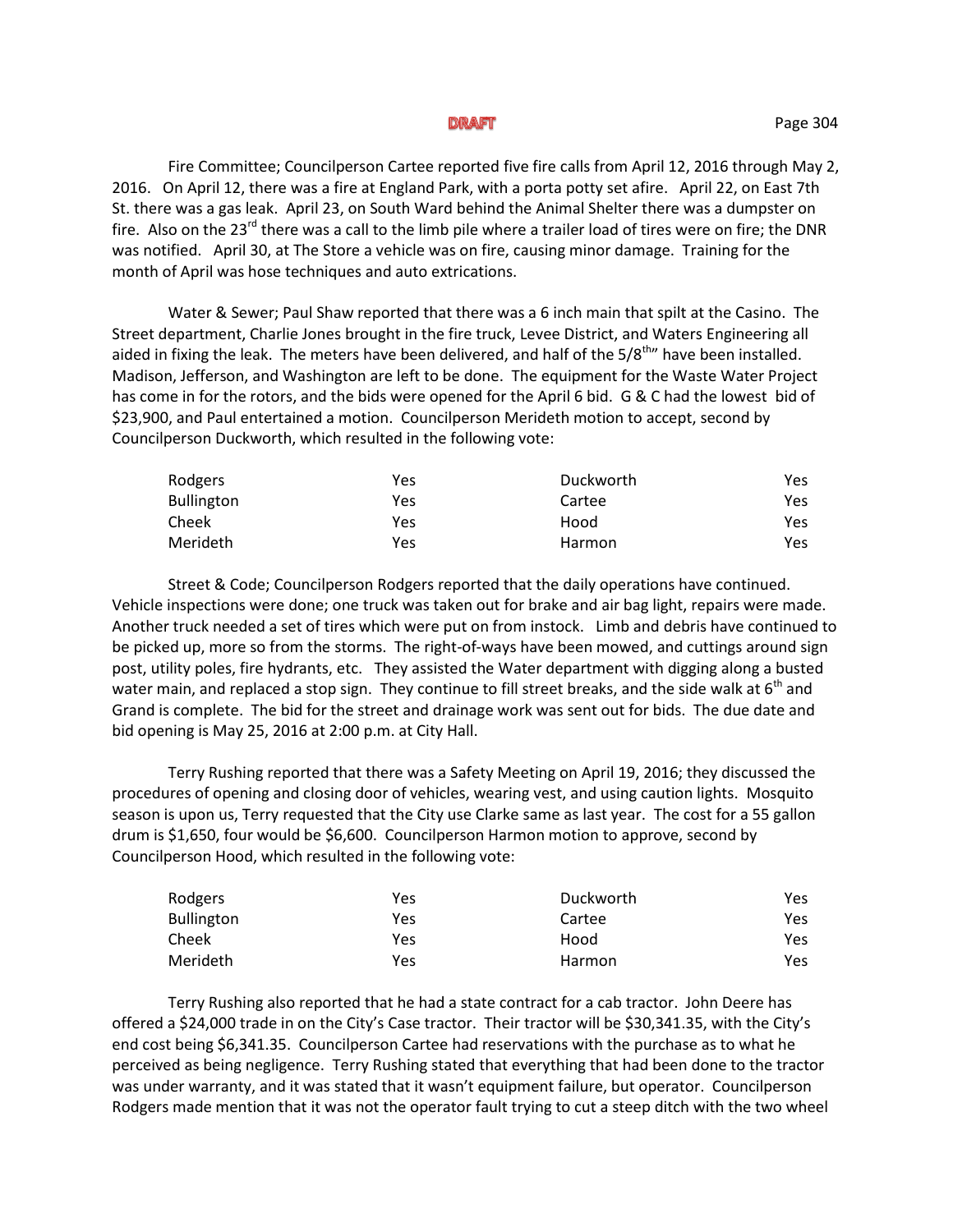### Page 305

#### DRAFT

drive. Councilperson Hood stated that the City should be concerned about all of its employees. Protection against the elements should be a concern and having the proper equipment. Hood stated that the City had no problems upgrading to trucks that cost far more. Councilperson Hood motion to approve the purchase of the cab tractor with the amendment of the budget out of Sales Tax, second by Councilperson Rodgers, which resulted in the following vote:

| Rodgers    | Yes     | Duckworth | Yes |
|------------|---------|-----------|-----|
| Bullington | Yes     | Cartee    | Yes |
| Cheek      | No      | Hood      | Yes |
| Merideth   | Abstain | Harmon    | Yes |

Terry Rushing have issued five notice and order to abate nuisances. Two building permits have been issued and is reviewing plans for the rebuilding a section of Taven Apartments. A complaint was received about a sewer problem on Broadway, which is the property owner's responsibility. The owner will be receiving a notice. There was an inspection for occupancy, and received a complaint about a structure on Franklin that has been damaged by fire. Several complaints have been received about over grown grass on 300 block of East 5 $^{\rm th}$ , 200 block of East 7 $^{\rm th}$ , 200 block of East 8 $^{\rm th}$ , 500 block of East 13 $^{\rm th}$ , 700 block of Franklin, 1200 block of Jefferson, and the 1000 block of Beckwith. There are three lots on Dudley that Terry will be contacting the property owner about. The property owners will have to be researched and notices sent out for aforementioned properties.

Park & Recreation; Keith Davis sent a report stating that the Ride the Fault line will not be coming this June. They had to reroute because of the construction on the bridge, they will return next year. The Recreation Center will be closing at 5:00 p.m., Thursday, May 12, 2016, due to graduation. Coach Spencer Royer has accepted a position in Tennessee. There will still be a swim team; arrangements have been made for another coach to take over the team. At this time we do not have anyone to train and certify lifeguards and CPR. Scouting will be taken place in the area to see who could take on the tasks.

Library; Teresa Tidwell reported that the Summer Reading Program is underway, and will be having a Rock- Read-A-Thon starting May 31, 2016. Participation is encouraged for reading at 30 minutes intervals in the rocking chair.

Lawrence Dorroh reported that the Planning and Zoning Commission approved the preliminary plat for the Barnett subdivision. There was a conditional use variance of 50 ft. irrespective to the normal requirement of 60 ft. The building setback being 30 by 30 by 8, included on the plat, proper zoning for R1 with easements included on plat, with the sidewalks being waived granted by the Council. The street lights being within the ROW, utilities in the back provided by Ameren with Council approval. Counselor recommended Council to review the plat once the easements are changed on the plat. Councilperson Harmon motion to accept the recommendations made by Planning and Zoning, second by Councilperson Rodgers, which resulted in the following vote:

| Rodgers           | Yes | Duckworth | Yes |
|-------------------|-----|-----------|-----|
| <b>Bullington</b> | Yes | Cartee    | Yes |
| Cheek             | Yes | Hood      | Yes |
| Merideth          | Yes | Harmon    | Yes |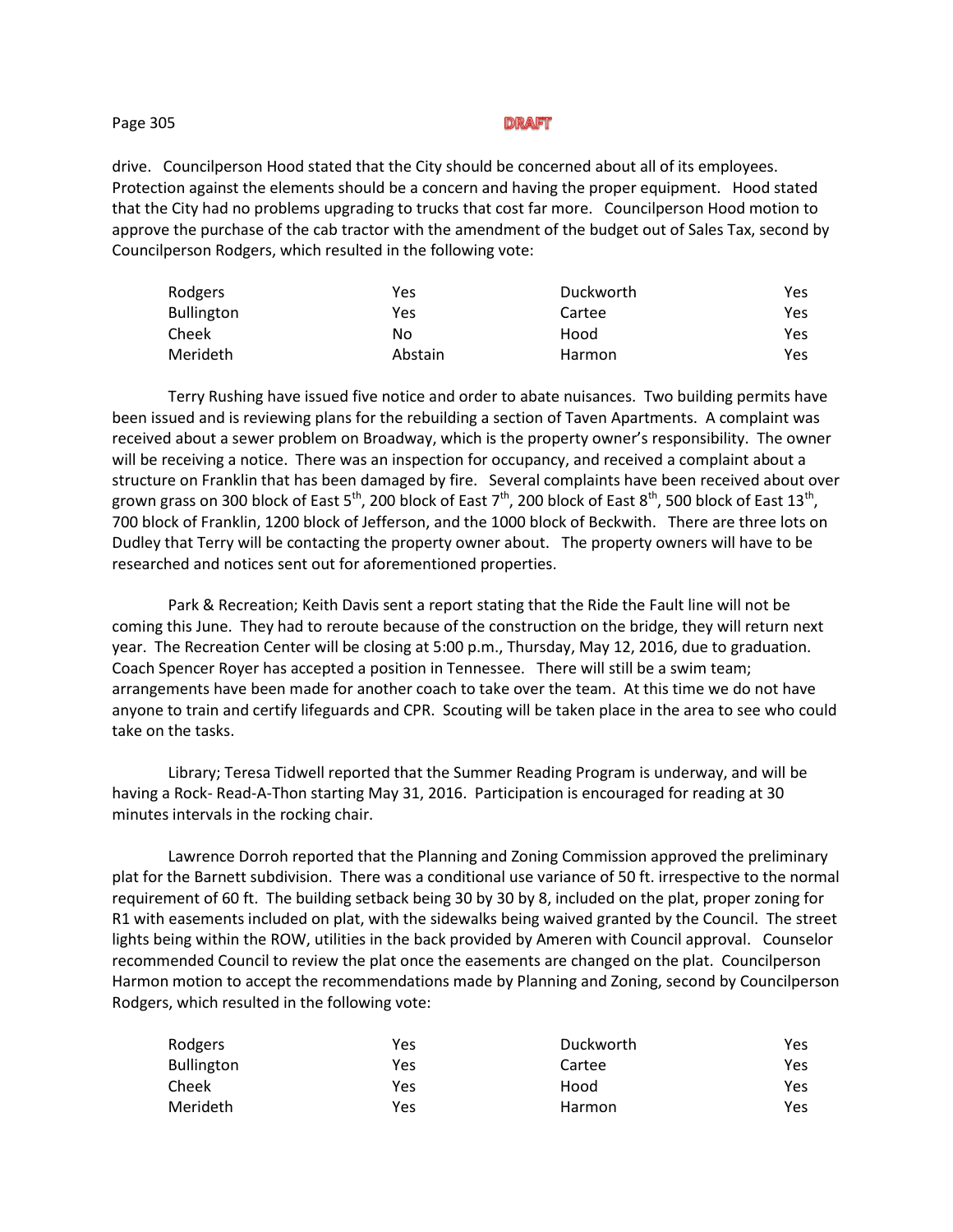Business from the floor; Shelby Walker thanked Terry Rushing for picking up trash that Republic didn't pick up outside of the tote at an adjacent property. Councilperson Cartee also gave thanks for the diligence of the picking up of yard waste. Ella Coleman asked why the street sweeper has never come down Dudley or Rufus, would like to see the sweeper on the east side of town. Terry Rushing stated that the sweeper usually didn't come down streets without curbs. The Mayor asked if the sweeper could go down those streets as close to the edge as possible, Terry stated they would be looking at going down the aforementioned streets. Ella Coleman was concerned about the detouring traffic off of Lincoln speeding down, Dudley, Rufus, and  $20<sup>th</sup>$  streets. Tony Jones stated that they would be setting up the traffic control monitor at some point. Councilperson Cartee inquired about another business wanting to bid on the tractor cab, and was told that they were taking the state bid. The Mayor stated that was not the case, and would discuss it with Cartee at a more opportune time. Ella Coleman was also concerned about the tall grass, vehicles, etc. on properties as to what could be done about the cleanup. Terry stated fines or a citation could be issued through the court system. Terry stated that he had gotten a lot of complaints about the property on 14<sup>th</sup> and Hickory. Councilperson Rodgers stated that all Eddie Taylor properties should be dealt with at one time to move along the process. The Mayor asked if the laws for Code Enforcement were stringent enough to deal with the City's problems; Counselor stated that they were. Tony Jones stated that he would help Rushing out by talking to Mr. Taylor. Councilperson Bullington stated that City's perception would greatly be improved upon by the property owners taking responsibility for their properties. Support from different agencies for people that are unable to clean up their property should also be considered. Councilperson Rodgers stated that anyone that was disabled could get in contact with her or Ella Mae Coleman and they would be able to help through an agency.

The Mayor made recommendation for the appointment of Charlie Jones as Fire Chief, Paul Shaw as Waste Water Manager, Lawrence Dorroh as City Counselor, Terry Rushing as Street & Sanitation, Code Enforcement/Building Inspector, and Keith Davis as Park & Recreation Director. Councilperson Bullington motion to accept the appointments, second by Councilperson Cartee, which resulted in the following vote:

| Rodgers | Yes | <b>Bullington</b> | Yes |
|---------|-----|-------------------|-----|
| Cartee  | Yes | Cheek             | Yes |
| Hood    | Yes | Merideth          | Yes |
| Harmon  | Yes |                   |     |

Charlies Jones recommendations for appointments are as follows: Mike Wright/ Assistant Chief, Richard Lee/ Captain, Lynn Moss/Lieutenant, Kevin Curtis/Lieutenant, Charlie Jones/Engineer, Jim Lyons/Engineer, James Rushing/Engineer, Kevin Curtis/Engineer, Ron Warren/Firefighter II, Randy Guest/Firefighter II, Tony Smith/Firefighter II, Ricky Floyd/Firefighter II, Terry Rushing/Firefighter II, Jerry Hudgens/Firefighter II, Tina Cook/Firefighter II, Paul Shaw/Firefighter II, Tommy Halford/Firefighter II, Troy Meals/Firefighter I, Jess Cagle/Firefighter, Terry Privett/Firefighter, Michael Coleman/Firefighter, B.T. Merideth/Firefighter, Thomas Guest/Firefighter, and Brian Shelton/Firefighter. Councilperson Bullington motion to accept the appointments, second by Councilperson Cartee, which resulted in the following vote:

| Rodgers | Yes | <b>Bullington</b> | Yes |
|---------|-----|-------------------|-----|
| Cartee  | Yes | Cheek             | Yes |